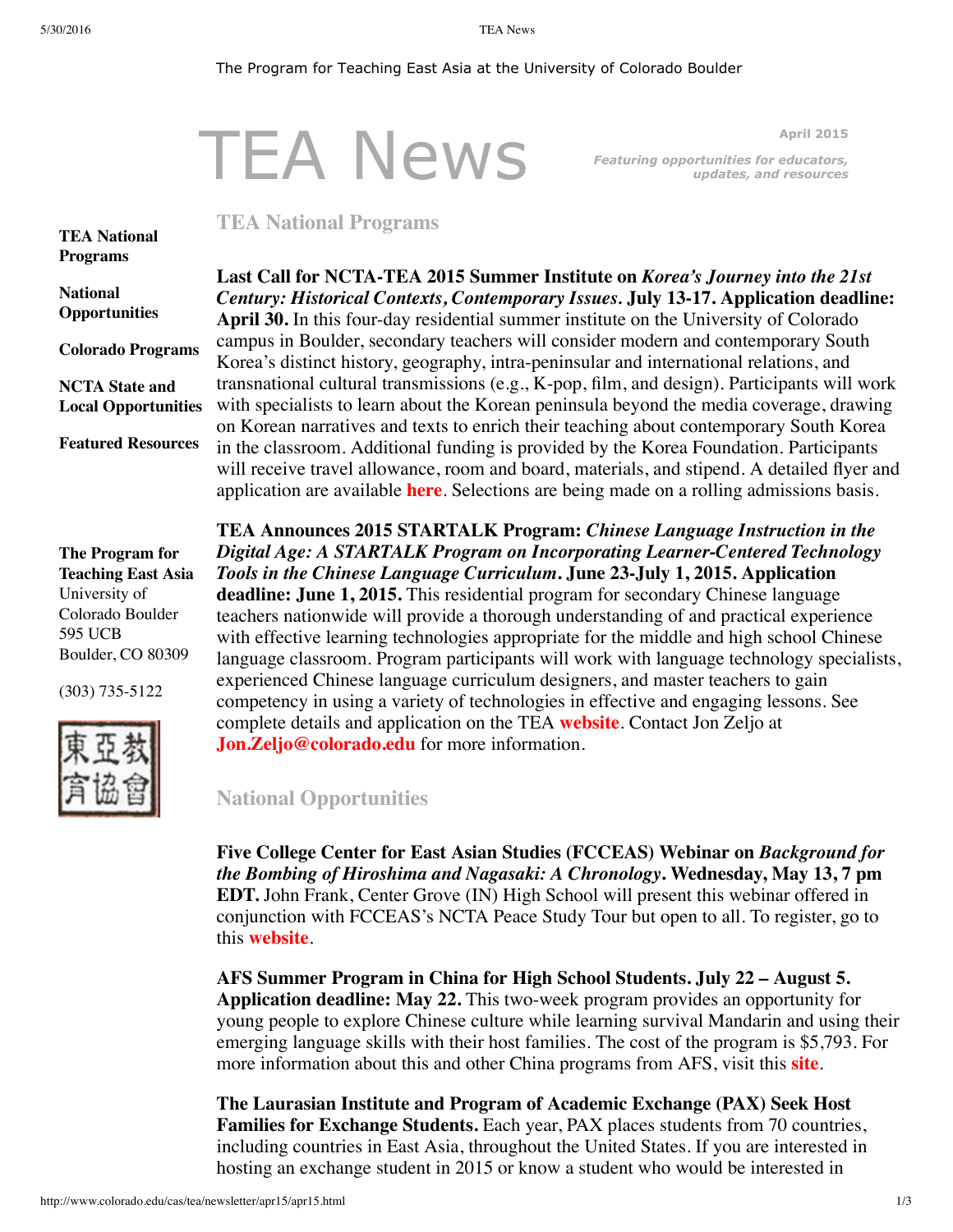becoming an exchange student, contact Sabrina Hickey, 317-495-4024, or visit the PAX **[website](http://www.pax.org/)**.

### *Previously Announced National Opportunities*

**The East Asia Resource Center and NCTA Summer Institutes.** *Tokugawa Japan: Multiple Voices, Multiple Views***. July 13-17.** Find more information and an application **[here](https://catalyst.uw.edu/webq/survey/earc/260745?solstice_selected_button=btn_ba939ef6078c17e5f32acb38ffb56b8c_1&sol_button_data_btn_ba939ef6078c17e5f32acb38ffb56b8c_1=a5931c29413e88f148260d559a608b2fa4c22647950352a6dc5dfbb7cea89b087621ca9276358a8aabe4095ad84975d68cce0e724386c33b795a5748a94442f4169cee43d6cdc135b4713dd1230881df28ce8d1e92c0667624f9524258047c6d617c69204f454475aa79b0b4b3ee2c53337deadeaa93059495f8131385fff77fe14d4cb67856f81df0932dd61848dda6)**. *Reading Spaces and Places: Exploring East Asian Cities through the Visual and Literary Arts*. **July 27-31**. Find more information and an application **[here](https://catalyst.uw.edu/webq/survey/earc/260964?solstice_selected_button=btn_b32655f60a80e76f86d1a183c0c989d8_1&sol_button_data_btn_b32655f60a80e76f86d1a183c0c989d8_1=a6e0cdd3aad112f985c5ac6b9923ab92c15214fdf9af3ff4e8b118817f7a9d625555ea520ea619bb5f1bad8e55bd4eb488e5a94ba6c51be1533988fea4cab3338810b361e25ea6d87977f2ccc9b58f6294127c1d9028d65194145ac1c5dc6587f8f88cf0a05060888dd51579c8a868301e9c9c353dd7d4d99b76698d75fdbc44b0f79393b4c196b3ba4a23214bf8c23e)**. Priority application deadline for both institutes, which will be held on the University of Washington Campus, is April 10.

**East Asian Studies Center at Indiana University Webinar on** *Yokai: Monsters of Japanese Folklore.* **Monday, April 20, 7 pm EST.** Presenter: Michael Dylan Foster, Associate Professor of Folklore and Ethnomusicology, IU Bloomington. No registration required; join the webinar **[here](https://connect.iu.edu/april20/)**; type "FULLNAME/AFFILIATION" as your username and then click "Enter Room."

**The Five College Center for East Asian Studies Webinar on** *The Great Wave of Hokusai and the Great Wave of 3-11: Japanese Artists' Responses to Nature.* **Wednesday, April 15, 7-8 pm EDT.** This webinar will be presented by Willamarie Moore of the Museum of Fine Arts Boston. Registration is available **[here](https://attendee.gotowebinar.com/register/4135220713692853762)**.

# <span id="page-1-0"></span>**Colorado Programs**

**Center for Asian Studies Events of Interest to Teachers.** CU's Center for Asian Studies hosts a variety of Asia-related events each month. Below are listed two April events. More information about these and other events is available on the CAS **[website](https://cas.colorado.edu/events-list)**.

**Asian Language Night. Wednesday, April 8, 5 pm.** This evening will feature presentations from each of the six language programs offered through the department: Arabic, Chinese, Farsi, Hindi, Japanese, and Korean. Presentations will be held in Humanities 1B50. A reception will follow in the First Floor Lobby from 7:45-8:45 pm.

**Screening of** *People's Park***. Tuesday, April 14, 7 pm.** This documentary immerses viewers in an unbroken journey through a famous urban park in Chengdu, Sichuan Province, exploring the moods, rhythms, and pockets of performance coexisting in tight proximity within the park's social space. A panel discussion will follow the screening of the 78-minute film. To be held in Atlas 102.

# <span id="page-1-1"></span>**NCTA State and Local Opportunities**

**NCTA Seminar in Bridgewater, MA, Spring 2015.** The Five College Center for East Asian Studies is sponsoring a spring NCTA seminar focused on *Human Landscapes of East Asia*. The seminar will run from April 8 – May 9 and be held on the campus of Bridgewater State University. More information is available **[here](https://www.fivecolleges.edu/system/files/Bridgewater%20State%20University%20Spring%202015%20flyer%20and%20application%20form.pdf)**.

<span id="page-1-2"></span>**Featured Resources**